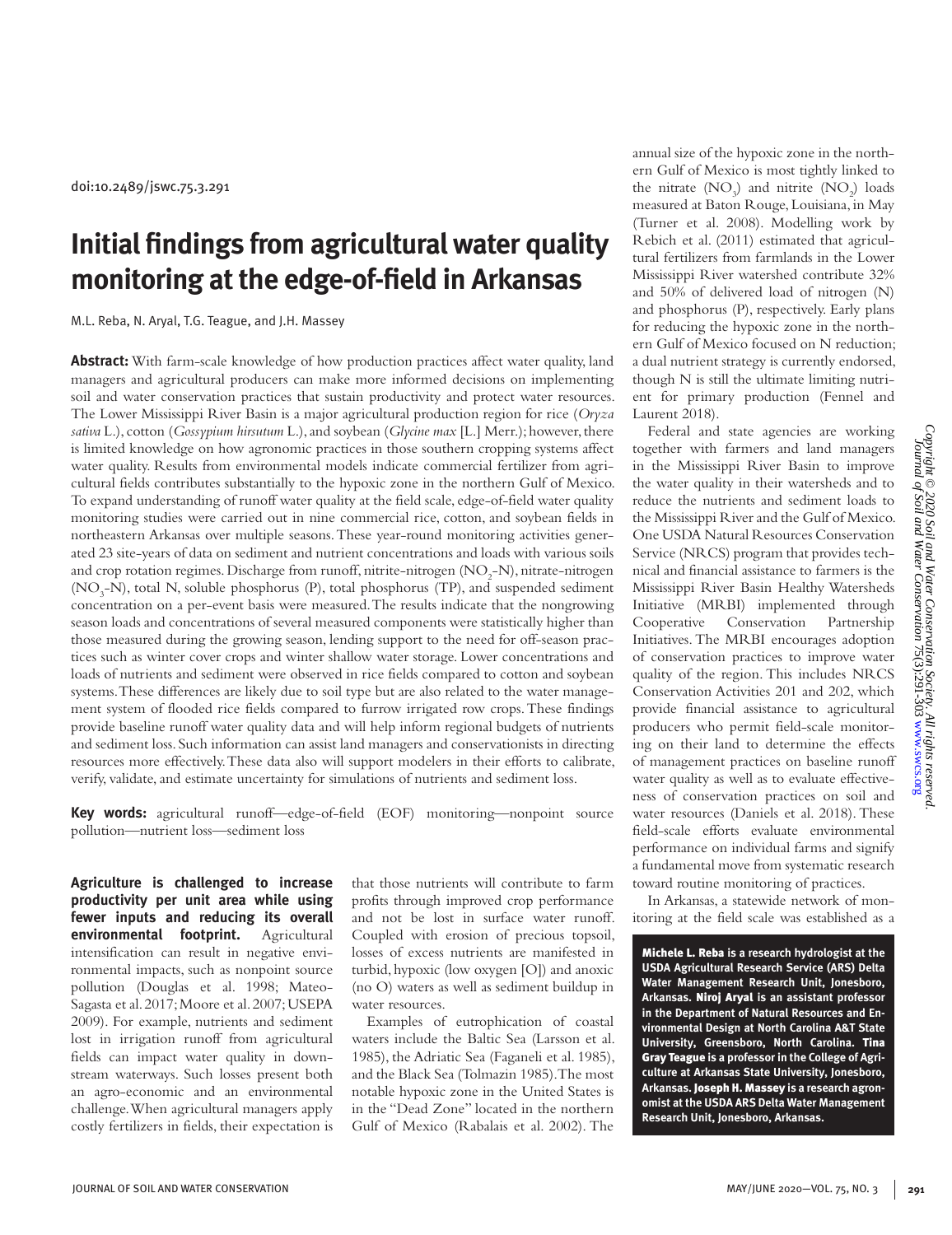Copyright © 2020 Soil and Water Conservation Society. All rights reserved<br>Uournal of Soil and Water Conservation 75(3):291-303 www.swcs.org *Copyright © 2020 Soil and Water Conservation Society. All rights reserved.* [www.swcs.org](http://www.swcs.org) 75(3):291-303*Journal of Soil and Water Conservation*

result of MRBI programs (Reba et al. 2013). The monitoring projects have focused on establishing baseline water quality information, but they also have served as a catalyst for field-scale research to evaluate crop management practices focused on soil and water conservation. With such data, landowners and business and farm managers should be better equipped to translate applied research, as well as modeling results, to make practical management changes on private and public lands.

Arkansas was an ideal location for the extensive MRBI monitoring activities. The state's agriculture accounts for a larger portion of gross domestic product than for any other state in the nation. For the 2014 calendar year, cash receipts for all Arkansas commodities totaled greater than US\$10 billion. Arkansas produces nearly 50% of US rice (*Oryza sativa* L.), and the state also ranks in the top five cotton (*Gossypium hirsutum* L.) and soybean (*Glycine max* [L.] Merr.) producing states in the southern United States. Rice production alone adds more than US\$1.5 billion annually to the state's economy and provides thousands of jobs, primarily in rural communities.

Only a few field studies that relate fertilizer management and crop production to runoff water quality have been conducted in the Mississippi Delta region of eastern Arkansas (Adviento-Borbe et al. 2017, 2018; Aryal et al. 2018; Reba et al. 2013); or the Mississippi Delta region as a whole (Baker et al. 2018; Lizotte and Locke 2018; Osmond et al. 2017). Aryal et al. (2018) included results from edgeof-field monitoring in eastern Arkansas and focused specifically on the impact of cover crops on macronutrient and sediment losses.

Agricultural managers and conservation professionals rely on research-based recommendations to guide decision-making on adoption and effective implementation of management practices to reduce off-site impacts on water quality. Research at the plot scale is ideal for testing management decisions (Moreno-de las Heras et al. 2010; Nesme et al. 2011; Teague and Danforth 2010; Teague et al. 2005) and improving our understanding of water quality dynamics (Jiao et al. 2012; Macdonald et al. 2017). However, findings from plot-scale studies must be confirmed at larger field scales to ensure applicability to commercial production. Research validation can accelerate adoption of innovative practices to increase the impact of research, but studies that include larger plots are often challenged due to lack of data for comparisons at broader scales (Sharpley and Kleinman 2003). Ecosystem processes are scale dependent, and there is always a measure of uncertainty associated with extrapolating from plot to larger scales (Dabney 1998). Water quality studies conducted on the watershed continuum (e.g., field to farm to watershed scale) are difficult to replicate in a statistically significant manner due to cost and limited control (Melland et al. 2018). At the watershed scale, standards for the entire watershed are often derived from select locations in-stream or in-lake. Such studies are important in assessing the overall well-being of in-stream or lake conditions; however, they may not provide site-specific data that are sufficiently resolute to evaluate whether changes in agronomic management practices work to reduce nutrient and sediment losses. Because of data limitations, they often fail to reveal dependable cause and effect relationships for practical consideration or for widespread adaptability.

Additional data from field-scale studies in the Mississippi Delta region are needed to calibrate, verify, and validate modeling efforts, without which it is difficult to ascertain and quantify uncertainty of modelled results. This includes detailed field-scale measurements of nutrient and sediment losses. Expanded calibration and field validation of models (Tomer et al. 2014) will likely generate a higher degree of confidence that effective adaptive management can be used to address sustainability issues and to mitigate departures from norms in climate. Furthermore, it is anticipated that this work will strengthen and support regional and farm level decision-making to expand implementation of specific conservation practices that sustain high water quality and improve economic performance of agricultural production.

In this paper, we summarize results from edge-of-field water quality monitoring sites in northeast Arkansas over multiple seasons. One goal of this work was to add to the limited body of knowledge related to field scale water quality in the humid Midsouth by providing baseline data of runoff sediment and nutrients. These findings will help inform regional budgets of nutrients and sediment loss, and assist regional land managers in directing resources more effectively and efficiently. The specific objectives were to (1) establish average annual concentrations and loads for sediment and nutrients leaving production-sized fields of typical Midsouth row crops, and (2) quantify differences in sediment and nutrients by time of year, crop type, and rotation.

#### Materials and Methods

*Study Sites.* The Lower Mississippi River Basin (LMRB) is the lowest elevation of the six two-digit hydrologic unit codes (HUCs) of the Mississippi-Atchafalaya River Basin and reaches from the confluence of the Ohio to the outlet in the northern Gulf of Mexico. The narrow band along the Mississippi River Alluvial Plain in the LMRB is considered the Delta region. Historically known for cotton production, agriculture has expanded to major production of rice and soybean. The Delta region is characterized by humid subtropical climate with long, hot summers and mild winters. This study was conducted at four commercial farms on nine production-sized fields in the Mississippi Delta region of northeastern Arkansas from 2014 to 2017 (figure 1). All data were collected as baseline information with standard agronomic practices of the region implemented by the cooperating producers. The results represent 23 site-years of data from fields where rice, soybean, and cotton were commercially produced.

The Marked Tree site was located in Poinsett County near Marked Tree, Arkansas. Hydrologically, the site is located in the lower St. Francis watershed (8-digit HUC: 08020203; figure 1). The sites drain into an agricultural feeder ditch and to Ditch Number 1, St. Francis River (12-digit HUC: 080202030801). The research site consisted of three fields ranging in size from 13.6 ha, 16.1 ha, and 15.9 ha. Soil mapping information for the fields was obtained from Web Soil Survey (USDA NRCS 2019) and were classified as Sharkey-Steele complex on slopes less than 1%. All soils were characterized as hydrologic soil group D, implying extremely slow permeability and high likelihood of runoff. The study field slopes were 0.15% and had been precision graded. During the study years, the Marked Tree sites were on a rice–soybean annual rotation, starting in 2014 with rice.

The Manila site was located in Mississippi County near Manila, Arkansas. Hydrologically, the site is located in the Little River Ditches watershed (8-digit HUC: 08020204; figure 1). The site drains into an agricultural feeder ditch and to Ditch Number 14, Buffalo Creek Ditch (12-digit HUC: 080202040803). The research site was created by splitting a large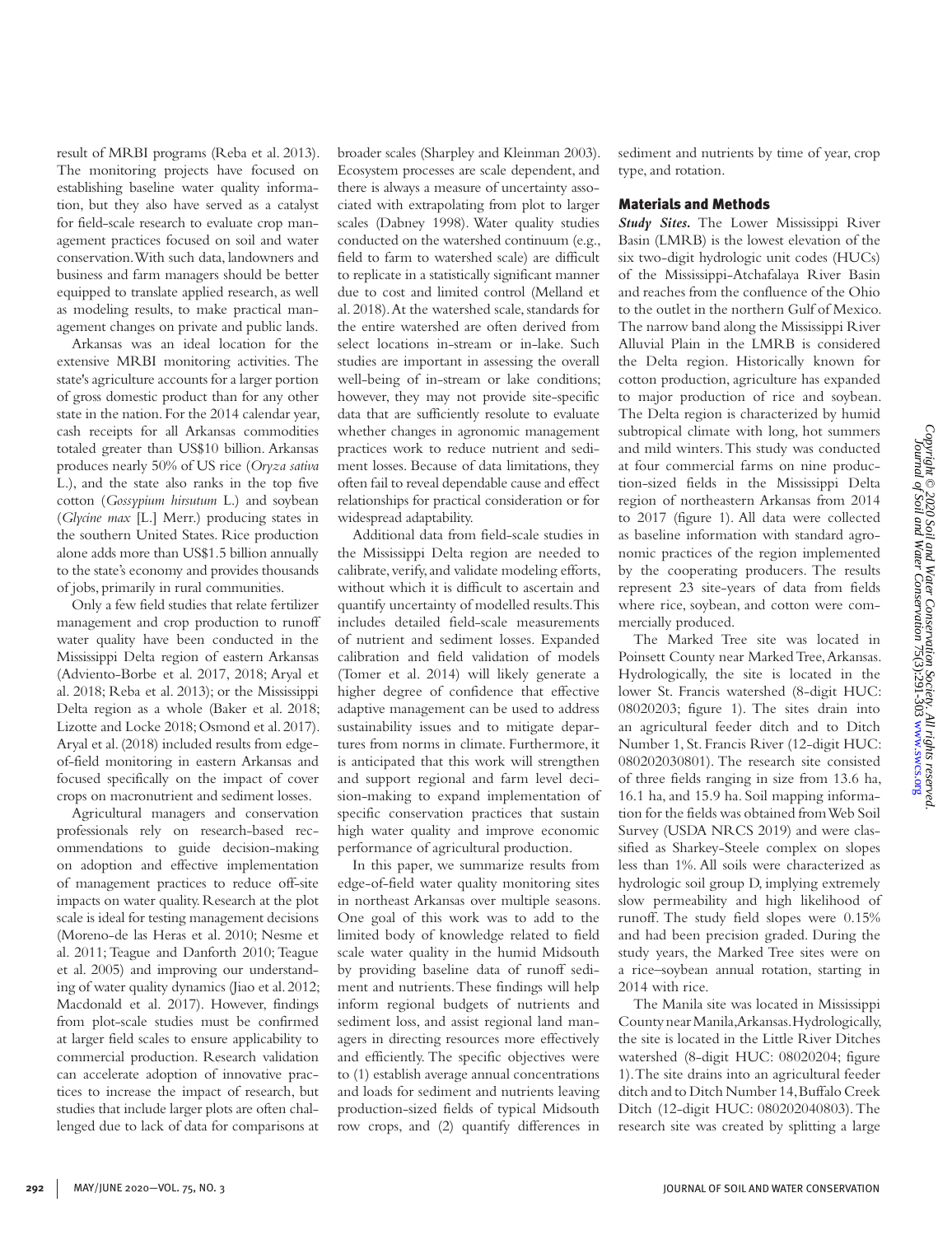Figure 1

Reference map with counties, watersheds, and farm names labeled.



production field into two equally sized fields, each 7.8 ha. Soils for the Manilla site were classified as Routon-Dundee-Crevasse complex and Sharkey-Steele complex on slopes less than 1%. The hydrologic soil group for the Routon-Dundee-Crevasse complex was C/D and covered 69.9% and 66.6% of each study field, and the Sharkey-Steele complex was D and covered 30.4% and 33.4%, implying slow permeability and high likelihood of runoff. The study field slopes were 0.15% and had been precision graded. Data were collected from the Manila site in 2015, 2016, and 2017 when the fields were planted in cotton.

The Leachville site was located in Craighead County near Leachville, Arkansas. Hydrologically, the site is located in the Little River Ditches watershed (8-digit HUC: 08020204; figure 1). The site drains into an agricultural feeder ditch and to Ditch Number 4, Buffalo Creek Ditch (12-digit HUC: 080202040806). The research site was created by splitting a large production field to two equal-sized fields, each 11.7 ha. Again, soil classification information was obtained from Web Soil Survey and was similar in both fields, but was also the most variable of the study. The fields are dominated by sandy loams (Beulah fine sandy loam, Commerce very fine sandy loam, and Mhoon fine sandy loam) with less than approximately one-third of the fields in a silty clay loam (Jackport silty clay loam and Roellen silty clay loam). Soils

were characterized as hydrologic soil group A, C, or C/D for the sandy loam and C, C/D, or D for the silty clay loam, implying excessively drained (A) to poorly drained (C or C/D). Each of the study fields had sandy loam group A on 36.4% and 21.0%, C on 29.2% and 34.8%, and C/D on 10.1% and 1.1% of the area, respectively. Each of the study fields had silty clay loam group C on 0.2% and 6.5%, C/D on 10.1% and 4.1%, and D on 15.6% and 32.4% of the study area, respectively. The study field slopes were 0.10% and had been precision graded. Data were collected from the Leachville site in 2016 and 2017 when the fields were planted in cotton. Corn (*Zea mays* L.) was grown in the study fields in 2015.

The Caraway site was located in Craighead County near Caraway, Arkansas. Hydrologically, the site is located in the Little River Ditches watershed (8-digit HUC: 08020204; figure 1. The site drains directly into Ditch Number 56 (12-digit HUC: 080202040807). The research site consisted of two large, adjacent production sized fields that were 31.0 ha and 28.4 ha in size. Soils were similar in both fields and characterized as fine sandy loam. Soils were characterized as hydrologic soil group C/D or D implying slow permeability and high likelihood of runoff. The study fields had been precision graded to have a 0.20% slopes. Data were collected from the Caraway site in 2015 and 2016 when the fields were planted in soybean. Corn was grown in the study fields in

2014. No data were collected from this site in 2017.

*Production Systems.* All row crop fields were furrow irrigated on an as-needed basis with groundwater from the Mississippi River Valley Alluvial Aquifer. Records of applied irrigation were not retained for the study fields. A tipping bucket rain gage installed at each site was used to measure the rainfall amount and time stamp the event. Raw precipitation data were post processed to calculate daily totals.

Cotton fields were harvested in the fall (target harvest date for the region typically before November 1). Following harvest and after stalks were shredded, fall tillage practices included use of a disk-bedder to reshape the beds. In spring, broadcast applications of burndown herbicides were made to all fields. Target date of planting for cotton at the study sites was late April through late May. Just prior to planting, tops of beds were flattened with a field cultivator. Seeding rate was approximately 9 seeds m–1 row. Row spacing was 1 m. Broadcast applications of urea were made after plant emergence from late May through early June. Nitrogen was broadcast at all cotton sites in all study years except for 2016 when the N application was split between broadcast and foliar (table 1). Phosphorus application occurred only at the Manila fields and was applied broadcast in 2015 and variable rate in 2016.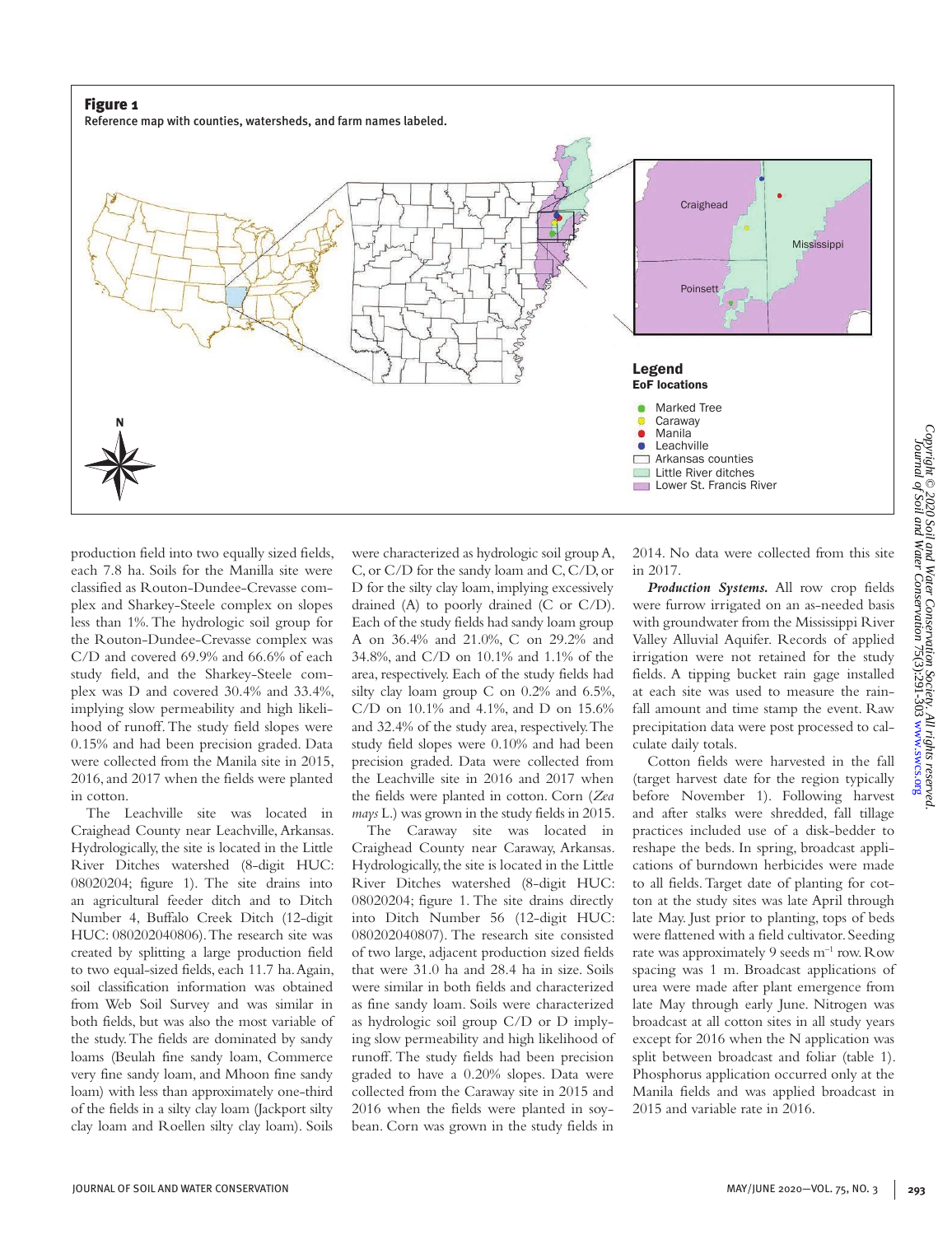The first irrigation applications made to cotton typically did not occur until 1 to 2 weeks after commencement of reproductive growth (squaring), which is expected by 35 days after planting. Water furrows were cleared using a Furrow Runner plow (Perkins Sales, Inc., Bernie, Missouri). The Furrow Runner features 50 cm scalloped disc furrowers, a shovel plow, and a steel packer wheel. Final irrigation typically occurred by late August, the timing of which was related to soil moisture availability and timing of the last effective boll population (cutout). Defoliation for harvest preparation typically occurred in early- to mid-September with harvest following approximately 14 days later, weather permitting.

Soybean fields were prepped in the fall. If the field was in rice, levees were removed, the soil surface smoothed, and beds formed. If the field was previously cropped to cotton, the beds were reshaped with disk bedders using the same tillage practices outlined above for cotton. In spring, broadcast applications of burndown herbicides were made across all fields. Dates of planting ranged from late April to late June while maturity groups ranged from MGIII to MGV. Phosphorus fertilizer was applied by broadcast to one field in 2015 (table 1), and no other fertilizers were applied to the soybean study fields during thus study.

Prior to irrigation, water furrows in the soybean fields were cleared using sweep plows. Soybean irrigation initiation and termination timings were based on plant phenology and soil moisture availability. Irrigation typically was not initiated until the R1 stage. By the R6.5 growth stage, with adequate soil moisture, irrigation was terminated. Harvest dates range from late August through late October depending on maturity group, date of planting, and weather conditions.

Rice in the region is typically grown using a dry-seeded, delayed-flood system (Wilson et al. 2016). If the field was previously in soybean, beds were removed, and the soil surface smoothed. In spring, broadcast applications of burndown herbicides were made across all fields. The target date for rice planting was the last week of March but continued into early June. The targeted rice seeding rate was approximately 320 seeds m<sup>-2</sup>. The fields were precision graded to approximately 0.1% slopes. The uniform slope allowed use of uniformly spaced, straight levees that divided the fields into separate paddies (Wilson et al. 2016). After planting, the levees were constructed and levee gates installed. Immediately prior to initial flooding, urea fertilizer was broadcast using a ground rig or by aerial application (table 1). The fields were initially flooded at the four- to five-leaf rice growth stage (Counce et al. 2000), corresponding to late May to early June. Irrigation water was added throughout the growing season as necessary to maintain an approximately 8 to 15 cm flood depth (Gealy 1998; Smith Jr. and Fox 1973). The floodwaters were drained from the fields approximately two weeks prior to harvest.

*Field Setup, Water Sampling, and Water Analysis.* The same field equipment for water sampling was deployed at all study sites. Equipment was housed in weather resistant shelters positioned at designated drainage outlets. At all sites, these were drainage grade-control pipes in all instances (0.38 to 0.62 m diameter). The monitored drainage pipe was chosen based on access and maximized the drainage area flowing into it. A water collection apparatus with sensors was mounted to a steel instrumentation sled, which was affixed to the inlet side of each drainage pipe. This instrumentation consisted of a pressure transducer (Acculevel, Keller America, Newport News, Virginia), an area-velocity sensor (2150, Teledyne ISCO, Lincoln, Nebraska), and intake tubing for the water sampler (6712, Teledyne ISCO, Lincoln, Nebraska). These systems were powered by a deep cycle marine battery whose charge was maintained by a 20 W solar panel. More instrumentation details are given by Aryal et al. (2018).

Water samples were collected from runoff produced by precipitation and/or irrigation. Water depth within the drainage pipe was measured continuously. The other instruments began collecting data once depth (0.04 m) and flow requirements (50 m<sup>3</sup>) were met. The water sampler settings were intended to collect samples evenly (equal volumes of flow) throughout the hydrograph of an event, minimizing over- or undersampling of an event and sampling both rising and falling limbs of the hydrograph. Once an event began, the sensors were polled every 10 seconds, and these data were used to generate average values every 15 minutes, which were stored on the datalogger. Site communication was carried out with radios (RF401 Campbell Scientific, Logan, Utah) between fields and with cell modems (AT&T GSM Network 2G) to the laboratory. An alert was sent wirelessly over the cellular network to inform personnel that an event began. Samples were then picked up from that site within 24 hours of the alert, placed on ice, and delivered to the Ecotoxicology Research Facility at Arkansas State University for analysis.

Runoff samples were analyzed at Ecotoxicology Research Facility using standard methodology and included analysis for suspended sediment concentration (SSC) using ASTM Method D3977-97; total suspended solids using APHA 2540-D; NO<sub>2</sub> and  $NO<sub>3</sub>$  using EPA 353.2, APHA 4500- $NO<sub>3</sub>$ I, and APHA 4500-NO<sub>2</sub>B; total N (TN) using EPA 350.1 and APHA 4500-P J; orthophosphate  $(PO_4)$  using EPA 354.1 and APHA 4500-P F; and total P (TP) using EPA 365.4 and APHA 4500-P J (American Public Health Association et al. 2005; American Society of Testing and Materials 1997). The detection limit was  $0.01$  mg  $L^{-1}$  for  $PO_4$  and TP, 0.04 mg  $L^{-1}$  for  $NO_3$  and TN, and 0.002 mg  $L^{-1}$  for  $NO_2$ .

*Routine Maintenance.* In addition to when the field technician visited the stations

| 4 | MAY/JUNE 2020-VOL. 75, NO. 3 |
|---|------------------------------|
|   |                              |

# Table 1 and fertilizer (nitrogen [N] or phosphorus [P]) applied

| <b>Site</b>        | Year | Crop    | N fertilizer (kg ha $^{-1}$ );<br>application method | P fertilizer (kg ha $^{-1}$ );<br>application method |
|--------------------|------|---------|------------------------------------------------------|------------------------------------------------------|
| <b>Marked Tree</b> | 2014 | Rice    | 185; split and broadcast                             | O                                                    |
|                    | 2016 | Rice    | 137; split and broadcast                             | O                                                    |
| Manila             | 2015 | Cotton  | 52: broadcast                                        | 10; broadcast                                        |
|                    | 2016 | Cotton  | 26; split and foliar                                 | 27; variable rate                                    |
|                    | 2017 | Cotton  | 142; broadcast                                       | 0                                                    |
| Leachville         | 2016 | Cotton  | 112: broadcast                                       | 0                                                    |
|                    | 2017 | Cotton  | 24: broadcast                                        | 0                                                    |
| Marked Tree        | 2015 | Soybean | 0                                                    | 0                                                    |
|                    | 2017 | Soybean | 0                                                    | O                                                    |
| Caraway            | 2015 | Soybean | 0                                                    | 12; broadcast                                        |
|                    | 2016 | Soybean | 0                                                    | 0                                                    |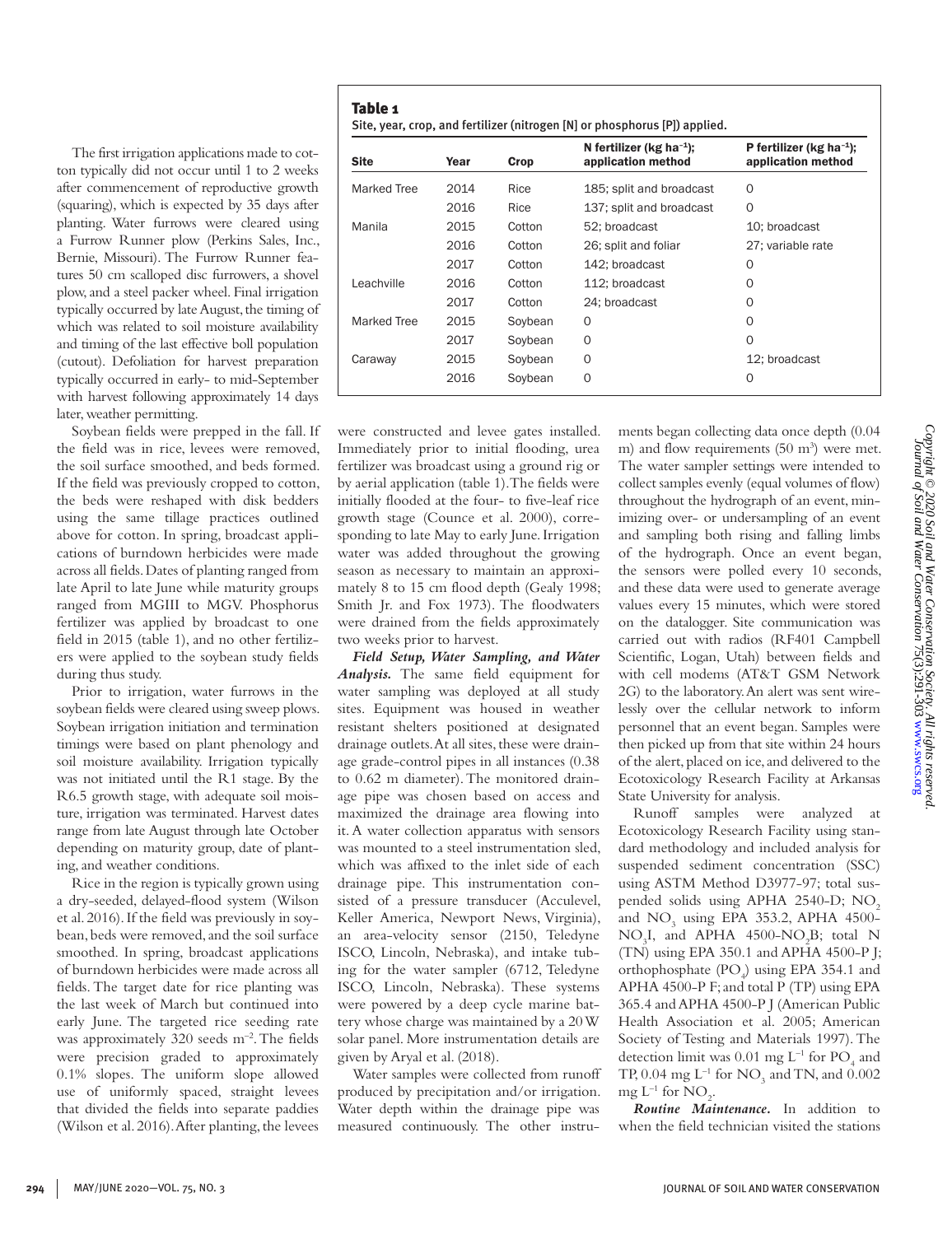to collect runoff samples, the sites were visited every two weeks to inspect and perform routine maintenance, inspect instruments, restock supplies, and to calibrate sample collection volume. Moreover, the stations were visited as soon as possible any time that an alert (e.g., low battery voltage) was sent to notify of maintenance needs.

*Data Analysis.* For each runoff event, the nutrient and sediment concentrations from the laboratory and the corresponding continuous-flow data were used to calculate the load ( $kg \text{ ha}^{-1}$ ) and total load (kg). Reported values of both concentrations and load in the text are median values unless otherwise labeled. All statistical analysis was performed using Sigma Plot version 13.0. Nonnormal data were examined using Mann Whitney Rank Sum Test for two groups, and analysis of variance (ANOVA) on ranks for greater than two groups. Pairwise comparison was done using Dunn's Method whenever the ANOVA results indicated differences between groups.

#### Results and Discussion

*Precipitation.* Total rainfall in years 2014, 2015, 2016, 2017, and 30-year normal rainfall for the Manila site (the most centrally located farm of the study; figure 2) were 1,234, 1,474, 1,204, 1,170, and 1,277 mm, respectively. Therefore, years 2014, 2016, and 2017 were drier than a normal year; however, a closer look at the monthly rainfall (figure 2) in all years revealed that several months were wetter than a normal month, even in a dry year. For example, March of 2016 was wetter than the 30-year average for March, although annually 2016 was drier than the annual 30-year average. November of 2015 was the wettest month with 300 mm rainfall compared to normal rainfall of 121 mm. October of 2016 has the highest deviation from the 30-year average with an observed rainfall of 34 mm compared to 104 mm normal rainfall for the month. Generally, rainfall amounts were low in January, February, September, and October, but variations from year-to-year were observed.

*Effect of Season on Pollutant Concentrations and Loads.* The median volume of runoff per unit area per event was significantly higher (*p*   $< 0.01$ ) in the nongrowing season (7.91 mm) than in the growing season (4.95 mm; figure 3). Concentrations and loads of SSC,  $PO<sub>4</sub>-P$ , and TP were also significantly higher in the nongrowing season than in the growing sea-

## Figure 2

(a) Annual rainfall and (b) monthly rainfall observed at Manila site for all study years compared to annual and monthly average rainfall.



son ( $p = 0.01$  to 0.02). As for N species, TN concentrations per event in the nongrowing season (1.00 mg  $L^{-1}$ ) were higher than that in the growing season  $(0.751 \text{ mg } L^{-1}; p = 0.01)$ . Nitrite and  $NO<sub>3</sub>$  concentrations and load, and TN load were not different between growing and nongrowing season.

These results imply that runoff, sediment, P, and TN loss from fields were higher in

the nongrowing season than in the growing season (figure 3). These results concur with our prior results at the field scale (Aryal et al. 2018), as well as at the watershed scale (Aryal and Reba 2017). Timing of pollutant loads has implications for pollution mitigation. For example, nutrient reduction strategies will be effective if targeted to the nongrowing period. A good example is the use of cover crops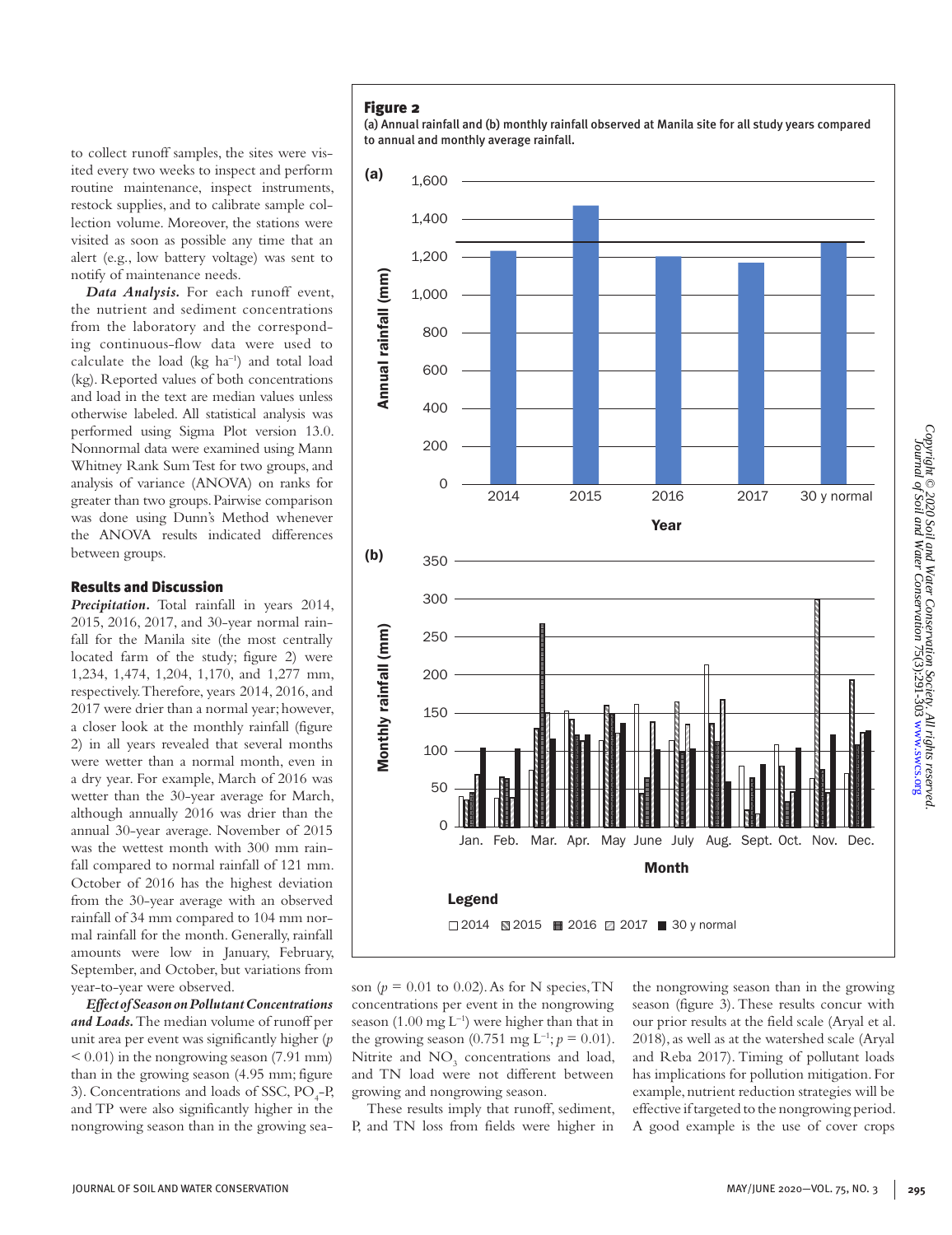(a) Concentrations and (b) loads of Pollutant (nitrogen [N], phosphorus [P], and suspended sediment concentration [SSC]), and runoff per event from fields in growing (May to October) and nongrowing season (November to April). The horizontal lines in the box plot represent the 10<sup>th</sup>, 25<sup>th</sup>, median, 75<sup>th</sup>, and 90<sup>th</sup> percentile.



that protect soil (Dabney et al. 2001; Kaspar and Singer 2011) during the nongrowing season. Also, the conservation practice called "Shallow Water Development and Management" (USDA NRCS Conservation Practice #646) occurred in the rice system during the nongrowing season. This practice includes storing storm water runoff on agricultural fields, primarily after rice, during the fallow season. Use of this practice has resulted in a number of agronomic benefits including increased soil retention and improved water quality (Manley et al. 2005); reduced weed pressure, which lowers the need for preplant herbicide applications (Koger et al. 2013); and increased crop N uptake during the next growing season (Eagle et al. 2000). The practice has also been shown to significantly increase waterfowl species richness and density (Elphick and Oring 2003).

Owing to the importance of N load (NO<sub>3</sub>) and  $\mathrm{NO}_2$  load) measured in May at Baton Rouge, Louisiana, to the development of the size of the hypoxic zone in the northern

Gulf of Mexico (Turner et al. 2008), implementing tactics that reduce nutrient losses in early springtime should be emphasized. The most common management practices that occur in this period are tillage and early application of nutrients. In this study, 75% of the N application dates occurred after June 1 with the other three occurring from April 29 to May 11. The P application dates were more varied. Of the three application dates of P, one occurred in the fall, one in April, and the other in June. The limited losses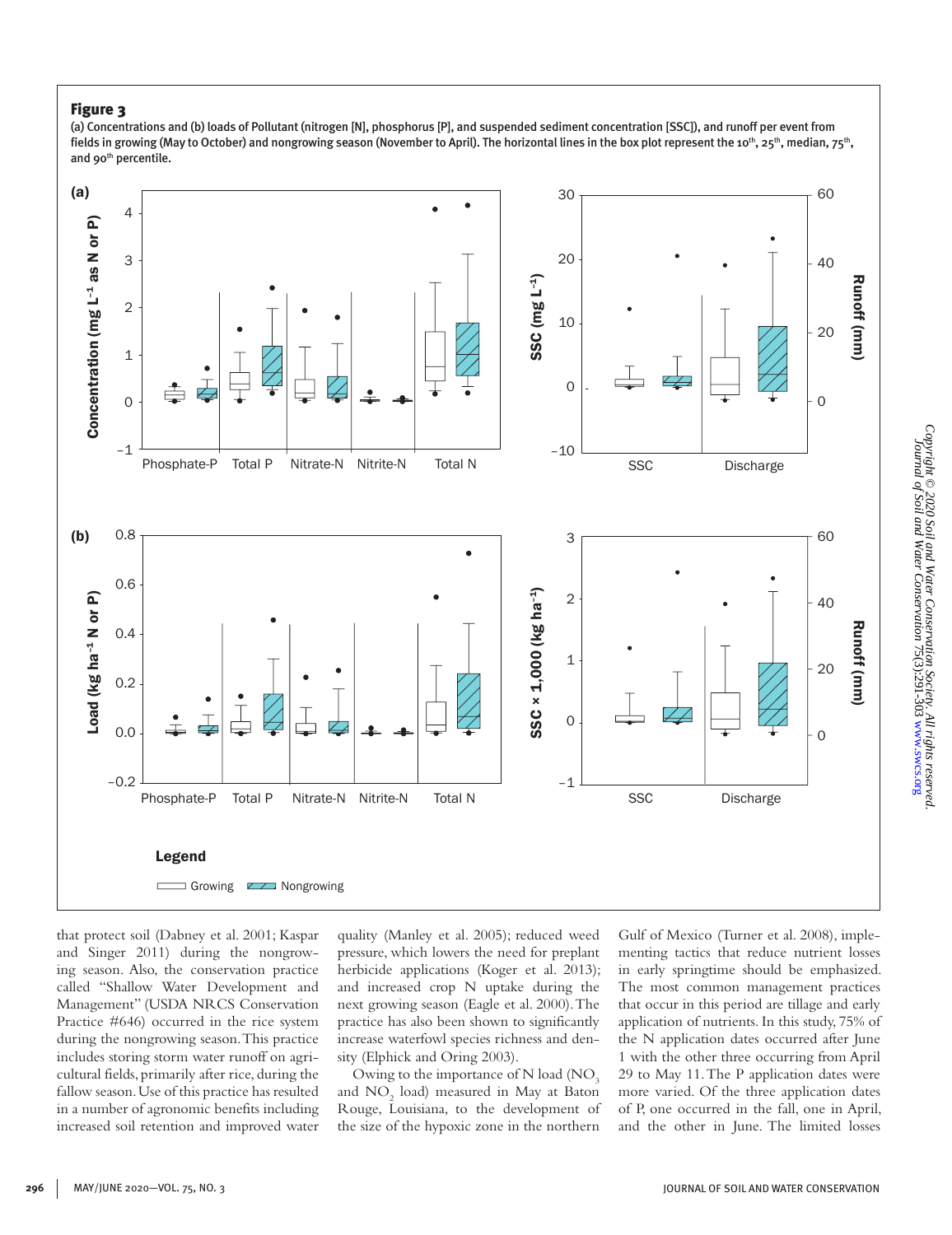



during the growing season suggest that crop canopy and crop demand for applied nutrients tended to reduce nutrient runoff losses. Care should be taken in overgeneralizing based on these results, however. Jordan et al. (2012) reported that mobilization and

transfer potential were more important than P availability. Also, these factors increased delivery due to flashiness (Jordan et al. 2005). Increased mobilization coupled with expected increases in precipitation intensity, as illustrated through the prevalence

of extreme, single-day precipitation events (USEPA 2016), has been shown to result in increased runoff losses of sediment and nutrients in runoff. Therefore, special care should be exercised when applying these N and P nutrients in the spring when intense precipitation events are more common.

*Pollutant Loads from Different Cropping Systems.* Nutrients, water, and sediment losses were compared to determine if differences in magnitude existed among fields planted in rice, soybean, and cotton in commercial production scenarios. This analysis did not consider differences in rainfall, soils, nor crop rotation between locations. Instead, the analysis represents the current management practices that farmers in the study adopted for each crop. The comparison provides the current nutrient concentrations and loads received by waterbodies using a large number of events for each crop. The numbers of runoff events measured in rice, cotton, and soybean fields at all sites were 113, 150, and 200, respectively. However, actual numbers of events for pollutant loading were lower due to missing discharge information during some events. The runoff events where loading of pollutants were available in rice, cotton, and soybean were 83, 127, and 189, respectively.

Phosphate-P concentrations in the runoff per event were highest from cotton fields  $(0.248 \text{ mg } L^{-1})$ , followed by soybean  $(0.142$ mg  $L^{-1}$ ), and rice (0.024 mg  $L^{-1}$ ) (figure 4). Each was significantly different from the others ( $p \leq 0.001$ ). Similarly, TP concentration was highest from cotton fields  $(0.650 \text{ mg } L^{-1})$ , followed by soybean  $(0.514 \text{ mg } L^{-1})$ , and rice  $(0.188 \text{ mg } L^{-1})$ . Total P from cotton was not statistically higher than that from soybean (*p*  = 0.06), but both cotton and soybean had significantly higher TP than rice  $(p < 0.001)$ .

The discharge per event from soybean, rice, and cotton was 6.93, 6.93, and 4.93 mm, respectively, and these values were not statistically different from each other in one-way ANOVA on ranks  $(p = 0.231)$ . Phosphate-P load per event in cotton  $(0.013 \text{ kg ha}^{-1})$  and soybean fields  $(0.008 \text{ kg ha}^{-1})$  were greater than that in rice fields  $(0.002 \text{ kg ha}^{-1})$  ( $p <$ 0.001); however, they were not different from each other  $(p = 0.36)$ . Similarly, TP load in cotton  $(0.040 \text{ kg ha}^{-1})$  and soybean fields  $(0.037 \text{ kg ha}^{-1})$  were greater than that in rice fields (0.007 kg ha<sup>-1</sup>;  $p < 0.01$ ), but they were not different from each other ( $p = 0.99$ ).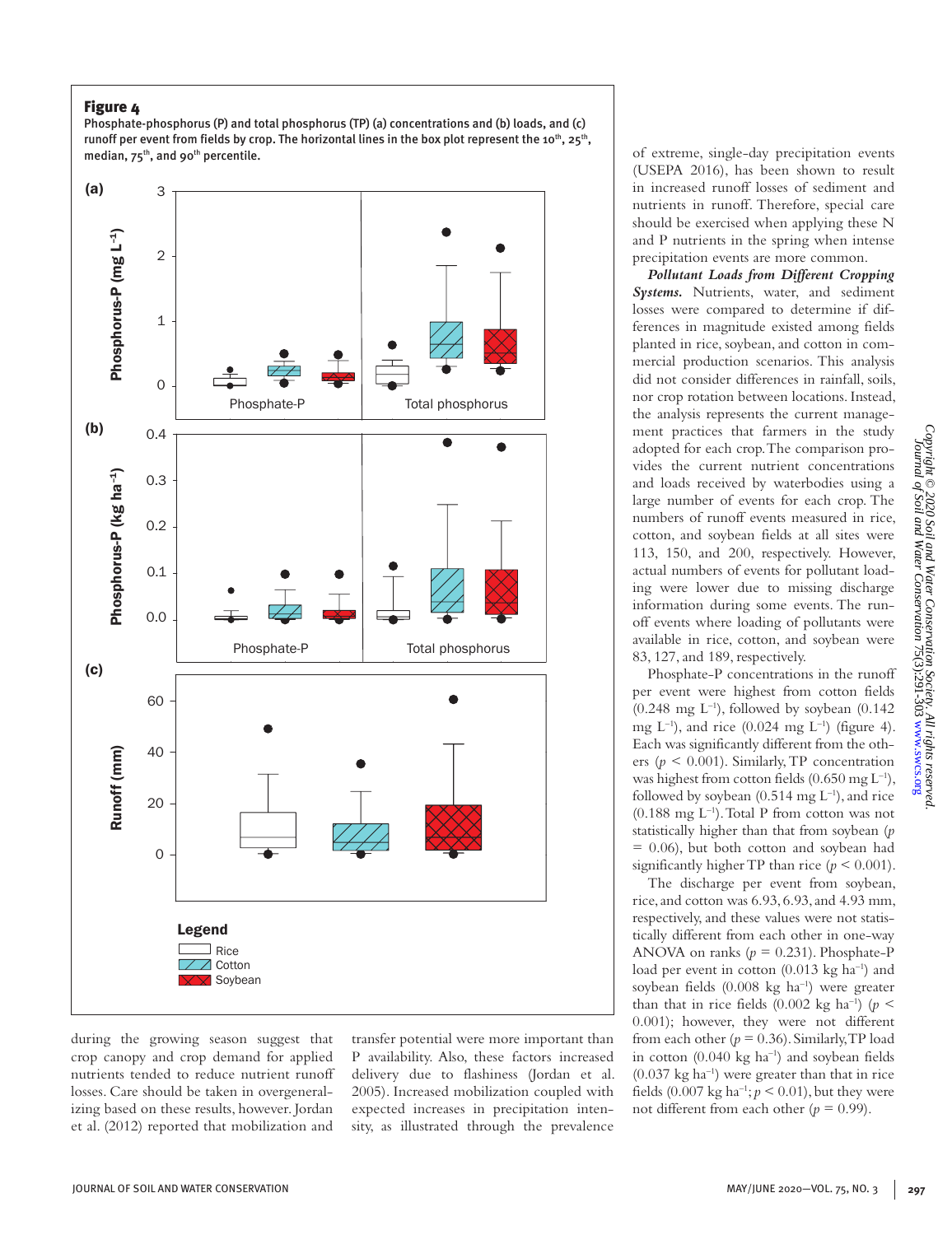

Nitrate-nitrogen (N), nitrite-N, and total N (a) concentrations and (b) loads, and (c) runoff per event from fields by crop. The horizontal lines in the box plot represent the 10<sup>th</sup>, 25<sup>th</sup>, median,

Among the three crops studied, rice had significantly lower concentrations and loads of pollutants while cotton had the highest. Factors including soils, topography, weather, and management can all affect the magnitude of pollutants in the runoff. For example, rice is generally grown on impermeable silty clay to clayey soils where cotton production would not be suitable. Conversely, cotton is grown on sandy loam soils whose excessive infiltration would make rice production economically infeasible owing to the high irrigation water demand. Though not measured in this study, additional gaseous losses of N from rice are expected, owing to denitrification and ammonium (NH<sub>4</sub>) losses from NH<sub>4</sub>based fertilizers (Sommer et al. 2004).

Nitrate-N,  $NO<sub>2</sub>$ -N, and TN concentrations from rice fields were 0.088, 0.032, and 0.786 mg  $L^{-1}$ ; from cotton fields were 0.238, 0.018, and 0.772 mg  $L^{-1}$ ; and from soybean fields were 0.215, 0.0175, and 0.895 mg  $L^{-1}$ , respectively (figure 5). Nitrate-N concentrations in cotton and soybean fields were greater than that in rice fields ( $p < 0.001$ ); however, they were not different from each other ( $p > 0.05$ ). Nitrite-N was significantly higher from rice fields compared to both cotton and soybean fields ( $p \leq 0.01$ ), but soybean and cotton fields were not statistically different ( $p > 0.05$ ). Total N concentrations from cotton, soybean, and rice were not statistically different ( $p = 0.68$ ). These findings agree generally with those of Jiao et al. (2012), when they compared wheat (*Triticum aestivum* L.)/corn, wheat/cotton, and wheat/ soybean runoff at plot scale over three years on an experiment station in China. These authors found the highest losses of NO<sub>3</sub> and TN occurred from wheat/cotton and the lowest occurred from wheat/soybean. However, the magnitudes of  $NO<sub>3</sub>-N$  and TN concentrations reported by Jiao et al. (2012) were approximately 2.5 times greater than those measured in the present study for cotton and soybean.

Nitrate-N,  $NO<sub>2</sub>$ -N, and TN loads from rice fields were 0.007, 0.002, and 0.061 kg ha<sup>-1</sup>; from cotton fields were  $0.016, 0.001$ , and  $0.045$  kg  $ha^{-1}$ ; and from soybean fields were 0.013, 0.001, and 0.062 kg ha<sup>-1</sup>, respectively (figure 5). Nitrate-N loads in rice fields were significantly lower than that in cotton and soybean fields  $(p = 0.03)$ ; however, cotton and soybean fields were not statistically different from each other (*p* > 0.09). Nitrite load of cotton was significantly lower than that of rice  $(p = 0.01)$ , but not than that of soybean ( $p = 0.57$ ). Soybean and rice had statistically similar  $NO_2$  load ( $p = 0.16$ ). Total N loads from cotton, soybean, and rice were not statistically different ( $p = 0.33$ ).

Nitrate-N losses were greater from cotton and soybean fields than from rice fields, whereas,  $NO_2$ -N loss were greater from rice fields than from cotton and soybean fields. As a result, TN losses were similar from each cropped field.

Concentrations and loads of SSC from rice fields were 0.587 mg  $L^{-1}$  and 26.43 kg ha<sup>-1</sup>; from cotton fields were 0.782 mg  $L^{-1}$ and 43.40 kg ha<sup>-1</sup>; and from soybean fields were  $0.805$  mg L<sup>-1</sup> and 56.56 kg ha<sup>-1</sup>, respectively (figure 6). Only concentration of SSC *Copyright © 2020 Soil and Water Conservation Society. All rights reserved.*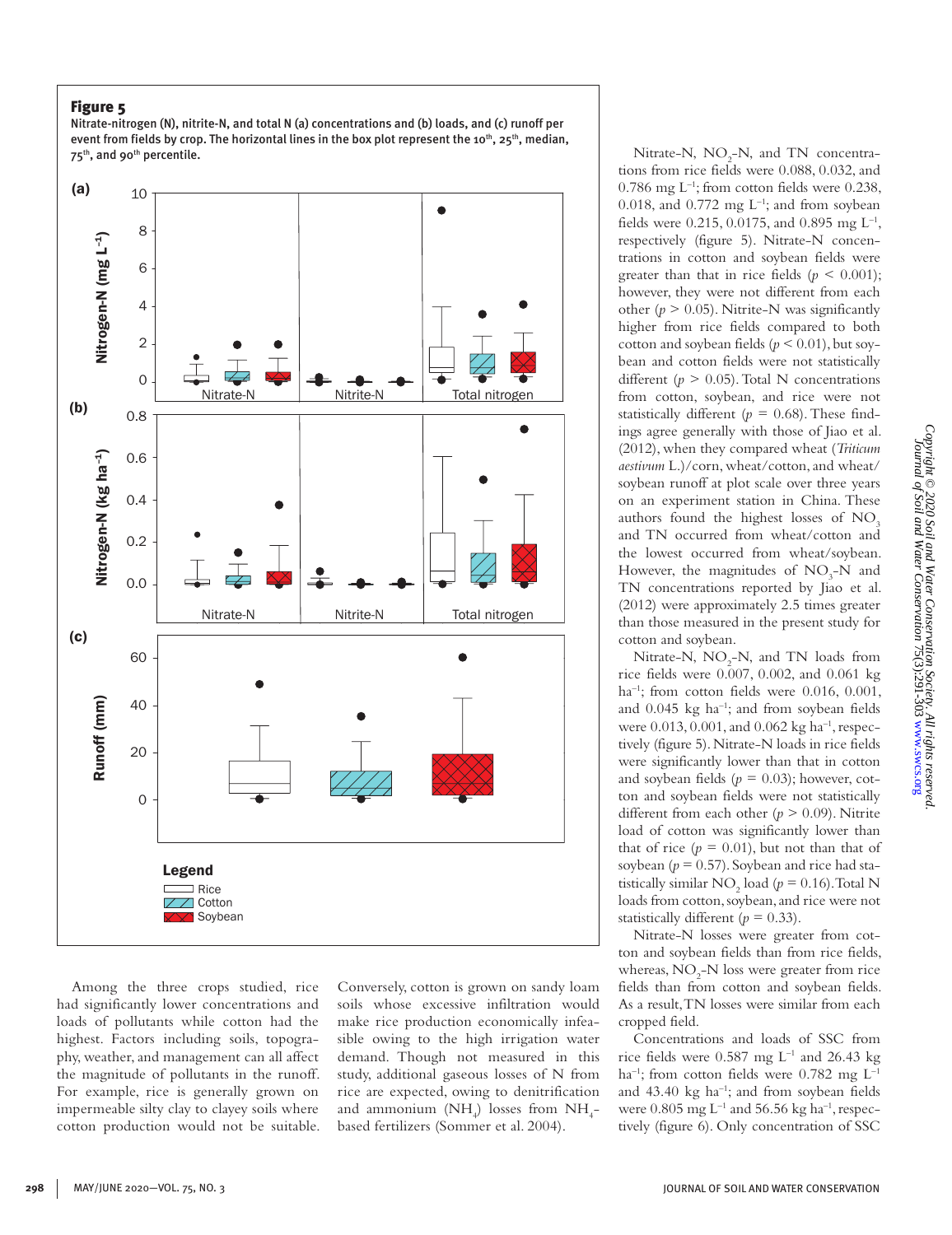from soybean and rice fields were different from each other  $(p = 0.03)$ , with rice lower. No other pair-wise comparisons for either concentrations or loads were statistically significant ( $p = 0.09$  to 0.75).

Water and nutrient management in rice is inherently different from that of furrow-irrigated row crops such as cotton and soybean. It has been found that rice fields have similar functional equivalency with that of seminatural wetland habitats (Elphick 2000). In rice, nutrients are not generally applied until immediately before flood establishment, which occurs approximately 30 days after planting. Once the rice flood is established, producers generally maintain a near constant flood depth throughout the growing season. Irrigation water management in straight-levee rice fields fosters creation of freeboard to capture rainfall (Massey et al. 2019). When rice flood management is optimized, little, if any, water leaves the field. This is somewhat similar to water management in Australia, which prohibits the return of irrigation water to the river system (Kennedy et al. 2013). Thus, rice flood management is more likely to retain sediment and reduce runoff while the standing rice flood reduces raindrop impact and soil gouging as compared to furrow irrigation.

*Effect of Cropping System and Rotation on Same Field at Marked Tree.* An annual rotation of rice and soybean was practiced in the fields at Marked Tree. This allowed for an analysis of the effects that crop, in this case rice and soybean, had on the concentrations and loads of pollutants from the same fields (figure 7). Rice was grown in 2014 and 2016, whereas soybean was grown in 2015 and 2017. Precipitation in 2015 and 2017 was the highest and lowest annual total, respectively, of the study. The years 2014 and 2016 were very near the annual average precipitation and were 43 and 73 mm less, respectively, than the annual average.

Total P and  $PO<sub>4</sub>-P$  concentrations per runoff event were significantly lower from rice seasons than from soybean seasons ( $p$  < 0.03). Among N species, TN and  $NO<sub>2</sub>$ -N from both cropping systems were not statistically different ( $p > 0.05$ ). However, NO<sub>3</sub>-N concentrations from rice crops were significantly lower than that from soybean crops, most likely due to increased denitrification due to prolonged flooding. Total N concentrations were significantly greater than  $NO<sub>3</sub>$ 





concentrations ( $p < 0.001$ ) in rice fields but not in soybean fields  $(p = 0.21)$ , implying that  $\text{NO}_3$ -N was a minor contributor to TN in rice cropping and a major contributor in soybean cropping. Concentrations of SSC

and discharge per runoff event was significantly lower in rice cropping system than in soybean  $(p < 0.01)$ . Therefore, runoff from rice cropping systems had lower discharge,  $PO_{4}$ -P, TP, NO<sub>3</sub>-N, and SSC than those from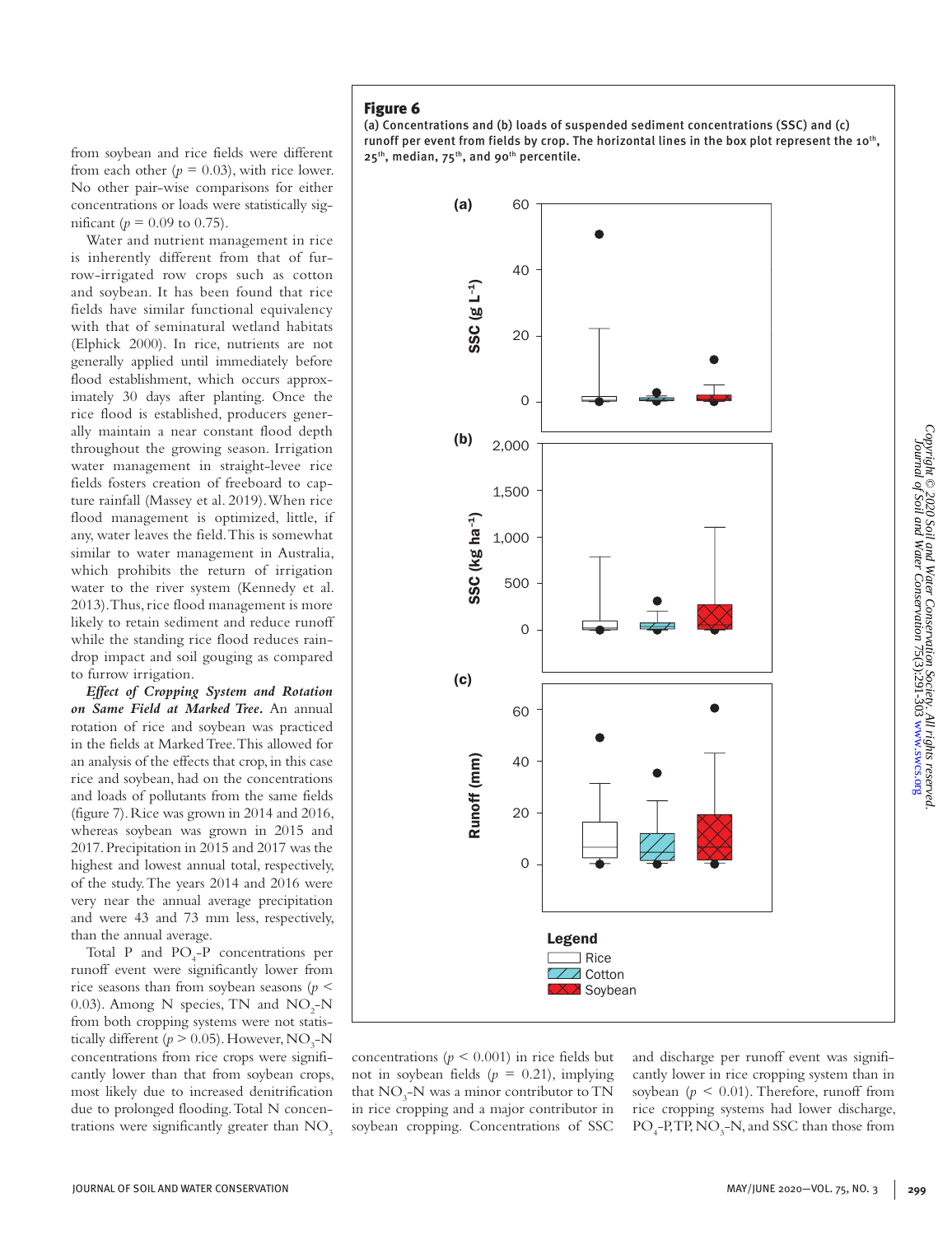

(a) Concentrations and (b) loads of Pollutant (nitrogen [N], phosphorus [P], and suspended sediment concentration [SSC]), and runoff per event from Marked Tree fields during rice and soybean growing season. The horizontal lines in the box plot represent the 10<sup>th</sup>, 25<sup>th</sup>, median, 75<sup>th</sup>, and 90<sup>th</sup> percentile.

soybean. Differences in runoff could also be attributed to differences in precipitation of the years studied with soybean grown during the year with the greatest precipitation. However, TN losses were similar between the two cropping systems.

Pollutant loads also followed similar patterns as loads of  $PO_4$ -P,TP,  $NO_3$ -N, and SSC were significantly lower from the rice cropping system than from the soybean cropping system  $(p < 0.01)$ , but TN loads were similar from both cropping systems ( $p = 0.34$ ). Past studies support our observation as  $\mathrm{NO}_3^{\vphantom{1}}$  and NH4 from soybean were lost at the rate of 1.43 mg  $L^{-1}$  and 0.57 mg  $L^{-1}$ , respectively, in

the surface runoff from a 0.3 ha watershed in a chisel plow tillage system (Shipitalo et al. 2013). In contrast, median concentrations of  $\mathrm{NO}_3$  and  $\mathrm{NH}_4$  from a rice field were 0.25 and  $0.7 \text{ mg } L^{-1}$ , respectively (Das et al. 2009).

*Effect of Soil on Pollutant Concentrations and Loads for Soybean*. Effects of soil texture on pollutant loads and concentrations were assessed by comparing two sites (Marked Tree and Caraway), both under soybean cropping in 2015 (figure 8). Marked Tree has 100% clay complex soil, whereas Caraway has mostly sandy loam soil. Precipitation in 2015 was higher than the annual average and the greatest amount of annual precipitation of this study. The previous crops were rice at Marked Tree and corn at Caraway. In-season fertilizer was the same at both sites with no additional nutrients added. However, P was added in the early fall at Caraway.

Phosphate-P and TP were not different from each other ( $p = 0.2$  to 0.53) regardless of soil and differences in fertilizer, but  $\mathrm{PO}_{4}\text{--} \mathrm{P}$ concentration was lower than TP concentration at both sites  $(p < 0.001)$ . Total N,  $NO_3$ -N, and  $NO_2$ -N concentrations from the two soils were not different ( $p > 0.05$ ). Additionally, concentrations of SSC were not different from the two soils ( $p = 0.19$ ) despite higher magnitude from clay soils.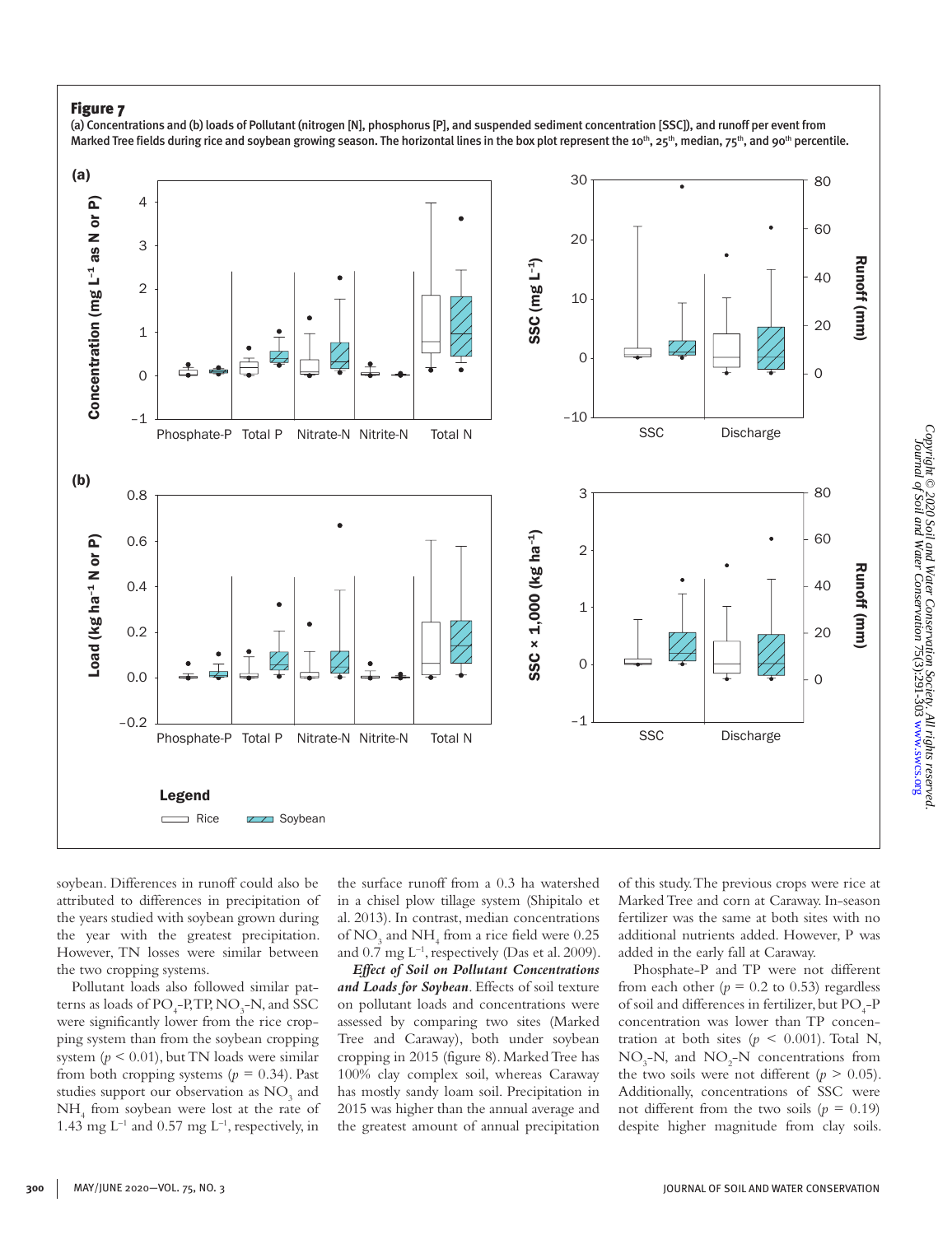

The differences in fertilizer and previous crop had little impact on the resulting runoff water quality measured.

As expected, discharge from clayey soils was higher than that from sandy loam (*p* < 0.01). Due to the higher runoff discharge volume, loads of  $PO_4$ -P,TP, NO<sub>3</sub>-N,TN, and SSC were higher from clay soils than from sandy loam soils  $(p < 0.05)$  under soybean after rice in clay soils than after corn in sandy loam soils.

## Summary and Conclusions

The work presented in this manuscript will add to the limited body of knowledge related

to field-scale water quality in the humid mid-South.

- 1. Runoff, sediment, P, and TN loss from fields were higher in the nongrowing season than in the growing season, which implies that corrective practices that target the nongrowing season, such as winter cover crops or winter flooding of fields for waterfowl, are important considerations. Losses in the spring are also important as they influence the regional issue of hypoxia in the northern Gulf of Mexico and precipitation events that transport nutrients and sediment are more common during this time.
- 2. Among the three crops investigated, rice had significantly lower concentrations and loads of pollutants while cotton generally had the highest. Flooded rice fields more effectively held water on the field and reduced the amounts of runoff and nutrient losses compared to furrow-irrigated cotton and soybean fields. Additional gaseous losses of N from rice were not measured here but are expected, owing to denitrification.
- 3. Comparisons within rice–soybean rotation common to the LMRB revealed that pollutant loads and concentrations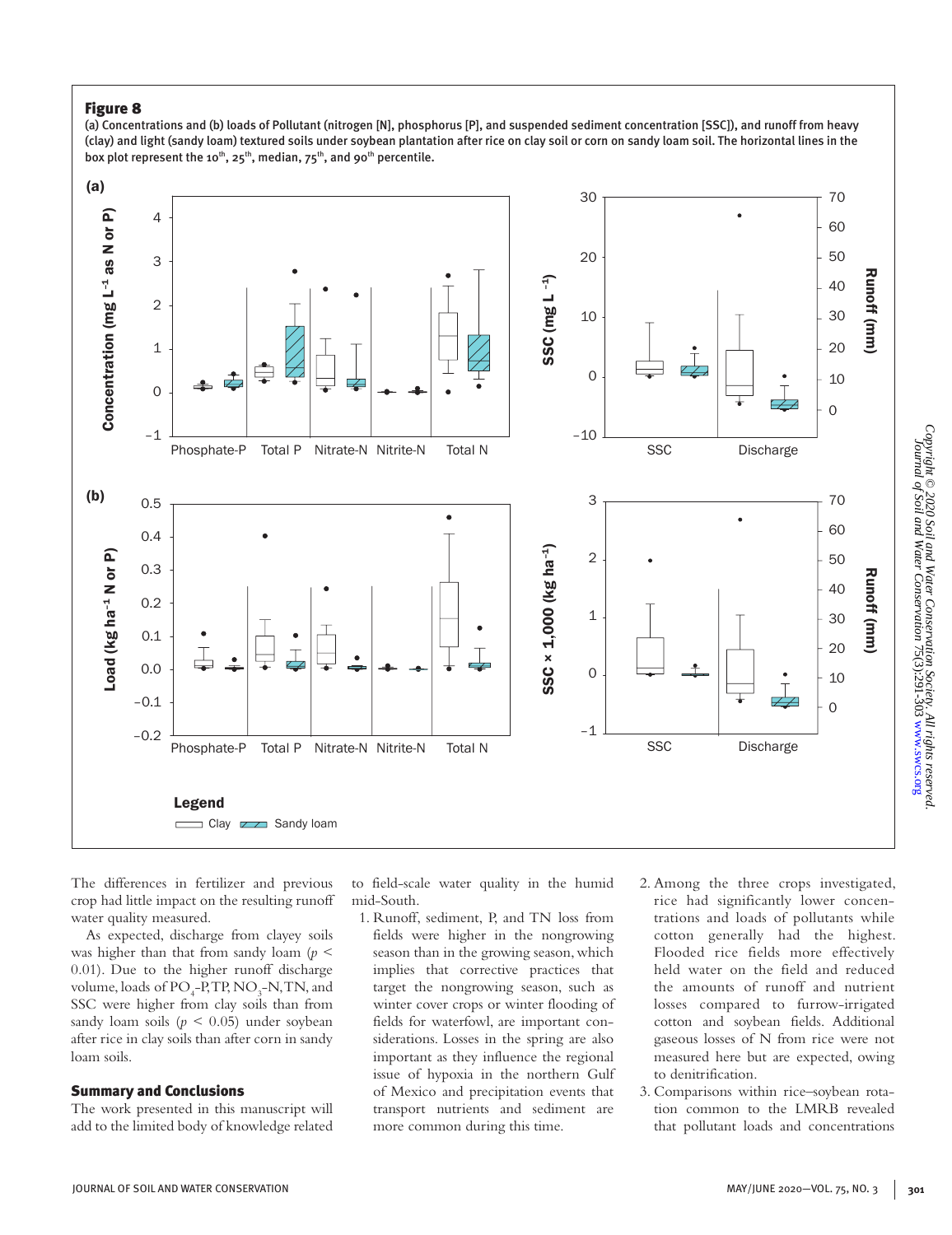were lowest during the rice phase of the rotation. These differences can be mainly attributed to water management and that the flooded rice system effectively acts as a constructed wetland to capture rainfall and reduce soil erosion.

- 4. Soil texture did not seem to affect observed pollutant concentrations but may impact the mass loads of pollutants. Higher loads were observed from clay texture soils as compared to sandy soils. This was likely related to increased runoff volumes observed from less permeable clayey soils.
- 5. The data presented in this study can be used to calibrate, verify, and validate modeling efforts specific to the Mississippi Delta region of the LMRB.

#### Acknowledgements

The research team acknowledges USDA Natural Resources Conservation Service Mississippi River Basin Healthy Watershed Initiative, the Environmental Quality Incentives Program (EQIP), and the Conservation Effects Assessment Project (CEAP) Watershed Assessment Studies for financially contributing to implementation, monitoring, and assessment for this project. We also are grateful to the collaborating producers who allowed the sample collection on their farms. We extend our appreciation to members of Delta Water Management Research Unit, USDA Agricultural Research Service (ARS), specifically Geoffrey Payne, Yin-Lin Jack Chiu, Ian Godwin, and Nadine Straitt, for field collection of samples and maintenance of the sites. Thank you to the University of Arkansas Agricultural Experiment Station, Jonesboro, for research assistance. We appreciate the staff and administration at the Ecotoxicology Research Facility at Arkansas State University for sample analysis.

Part of this research was supported by an appointment to the ARS Participation Program administered by the Oak Ridge Institute for Science and Education (ORISE) through an interagency agreement between the US Department of Energy (DOE) and the USDA. ORISE is managed by Oak Ridge Associated Universities (ORAU) under DOE contract number DE-AC05-06OR23100. This research was also supported by the USDA Agricultural Research Service National Program 211.

#### Disclaimer

All opinions expressed in this paper are the authors' and do not necessarily reflect the policies and views of USDA, ARS, DOE, or ORAU/ORISE.

#### References

Adviento-Borbe, M.A., B.D. Barnes, O. Iseyemi, A.M. Mann, M.L. Reba, W.J. Robertson, J.H. Massey, and T.G. Teague. 2018. Water quality of surface runoff and lint yield in

cotton under furrow irrigation in Northeast Arkansas, Science of the Total Environment 613:81-87.

- Adviento-Borbe, M.A., H. Wood, M.L. Reba, J.H. Massey, and T.G. Teague. 2017. Influence of tillage practices on lint yield, water quality, and soil exchangeable N in cotton production. *In* Summaries of Arkansas Cotton Research, 2017, ed. F. Bourland. Fayetteville, AR: University of Arkansas, Arkansas Agricultural Experiment Station.
- American Public Health Association, American Water Works Association, and Water Environment Federation. 2005. Standard Methods for the Examination of Water and Wastewater. Washington, DC: American Public Health Association.
- American Society of Testing and Materials. 1997. Standard Test Methods for Determining Sediment Concentration in Water Samples. West Conshohocken, PA: ASTM International.
- Aryal, N., and M.L. Reba. 2017. Transport and transformation of nutrients and sediment in two agricultural watersheds in Northeast Arkansas, Agriculture, Ecosystems, and Environment 236:30-42, doi:10.1016/j. agee.2016.11.006.
- Aryal, N., M.L. Reba, N. Straitt, T.G. Teague, J. Bouldin, and S. Dabney. 2018. Impact of cover crop and season on nutrients and sediment in runoff water measured at the edge of fields in the Mississippi Delta of Arkansas. Journal of Soil and Water Conservation 73(1):24-34, doi:10.2489/jswc.73.1.24.
- Baker, B.H., J.P. Czarnecki, A.R. Omer, C.A. Aldridge, R. Kröger, and J.D. Prevost. 2018. Nutrient and sediment runoff from agricultural landscapes with varying suites of conservation practices in the Mississippi Alluvial Valley. Journal of Soil and Water Conservation 73(1):75- 85, doi:10.2489/jswc.73.1.75.
- Counce, P.A., T.C. Keisling, and A.J. Mitchell. 2000. A uniform, objective, and adaptive system for expressing rice development. Crop Science 40:436-443.
- Dabney, S. 1998. Cover crop impacts on watershed hydrology. Journal of Soil and Water Conservation 53(3):207-213.
- Dabney, S.M., J.A. Delgado, and D.W. Reeves. 2001. Using winter cover crops to improve soil and water quality. Communications in Soil Science Plant Analysis 32(7 & 8):1221-1250.
- Daniels, M., A. Sharpley, R.D. Harmel, and K. Anderson. 2018. The utilization of edge-of-field monitoring of agricultural runoff in addressing nonpoint source pollution. Journal of Soil and Water Conservation 73(1):1-8, doi:10.2489/jswc.73.1.1.
- Das, P., J.H. Sa, K.H. Kim, and E.C. Joen. 2009. Effect of fertilizer application on ammonia emission and concentration levels of ammonium, nitrate, and nitrite ions in a rice field, Environmental Monitoring and Assessment 154(1-4):275-282.
- Douglas, C.L., K.A. King, and J.F. Zuzel. 1998. Nitrogen and phosphorus in surface runoff and sediment from a wheat-pea rotation in northeastern Oregon. Journal

of Environmental Quality 27:1170-1177, doi:10.2134/ jeq1998.00472425002700050023x.

- Eagle, A.J., J.A. Bird, W.R. Horwath, B.A. Linquist, S.M. Brouder, J.E. Hill, and C. Van Kessel. 2000. Rice yield and nitrogen utilizatione efficiency under alternative straw management practices. Agronomy Journal 92:1096-1103, doi:10.2134/agronj2000.9261096x.
- Elphick, C.S. 2000. Functional equivalency between rice fields and seminatural wetland habitats. Conservation Biology 14(1):181-191.
- Elphick, C.S., and L.W. Oring. 2003. Conservation implications of flooding rice fields on winter waterbird communites. Agriculture, Ecosystems & Environment 94:17-29, doi:10.1016/S0167-8809(02)00022-1.
- Faganeli, J., A. Avčin, N. Fanuko, A. Malej, V. Turk, P. Tušnik, B. Vrišer, and A. Vukovič. 1985. Bottom layer anoxia in the central part of the Gulf of Trieste in the late summer of 1983. Marine Pollution Bulletin 16(2):75- 78, doi:10.1016/0025-326X(85)90127-4.
- Fennel, K., and A. Laurent. 2018. N and P as ultimate and proximate limiting nutrients in the northern Gulf of Mexico: Implications for hypoxia reduction strategies. Biogeosciences 15(10):3121-3131, doi:10.5194/ bg-15-3121-2018.
- Gealy, D. 1998. Differential response of palmleaf morninglory (*Ipomoea wrightii*) and pitted morninglory (*Ipomoea lacunose*) to flooding. Weed Science 46:217-224.
- Jiao, P., D. Xu, S. Wang, Y. Wang, K. Liu, and G. Tang. 2012. Nitrogen loss by surface runoff from different cropping systems. Soil Research 50:58-66, doi:10.1071/SR11152.
- Jordan, P., A.R. Melland, P.E. Mellander, G. Shortle, and D. Wall. 2012. The seasonality of phosphorus transfers from land to water: Implications for trophic impacts and policy evaluation. Science of the Total Environment 434:101-109, doi: 10.1016/j.scitotenv.2011.12.070.
- Jordan, P., W. Menary, K. Daly, G. Kiely, G. Morgan, P. Byrne, and R. Moles. 2005. Patterns and processes of phosphorus transfer from Irish grassland soils to rivers-itegration of laboratory and catchment studies. Journal of Hydrology 304:20-34, doi:10.1016/j.jhydrol.2004.07.021.
- Kaspar, T.C., and J.W. Singer. 2011. The use of cover crops to mange soil. *In* Soil Management: Building a Stable Base for Agriculture, eds. J.L. Hatfield and T.J. Sauer, 409. Madison, WI: American Society of Agronomy and Soil Science Society of America.
- Kennedy, I.R., M.T. Rose, A. Crossan, and M. Burns. 2013. Research and practice: Environmental action for improving water quality in cotton catchments since 1990. Crop and Pasture Science 64:1095-1111, doi:10.1071/CP13091.
- Koger, C.H., R.M. Zablotowicz, M.A. Weaver, M.R. Tucker-Patterson, J.L. Krutz, T.W. Walker, and J.E. Street. 2013. Effect of winter flooding on weeds, soybean yield, straw degradation, and soil chemical and biochemical characteristics. American Journal of Plant Sciences 4(7):10-18, doi:10.4236/ajps.2013.47A2002.